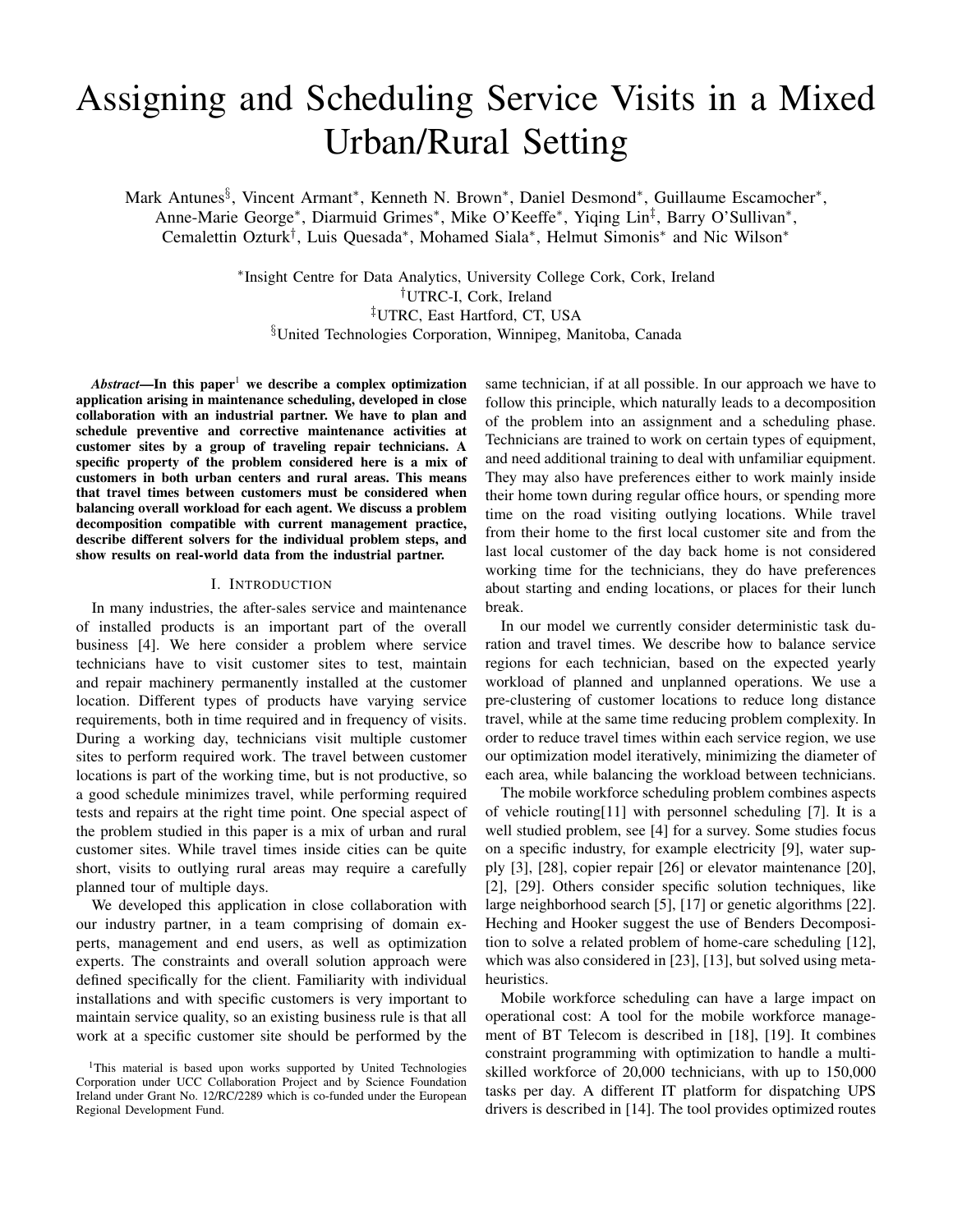for all 55,000 drivers collecting and delivering packages for UPS in North America. It is expected to save \$300M to \$400M per year in operational cost.

The technical contributions of our paper are the combination of planned and unplanned work, and their required travel, in a yearly capacity model, reducing problem complexity by aggregation of customer sites, and the combination of one-day and multi-day tours in the scheduling solution, using a variety of tools and algorithms.

The paper is structured as follows: We begin with a description of the overall problem decomposition (Section II). We then describe the different stages of our solver, first a clustering method (Section III), then a discussion of Route Generation (Section IV), a refinement of Aggregated Route Generation in Section V, and finally, the scheduling model in Section VI. This is followed by an evaluation based on realworld end-user data in Section VII.

### II. OVERALL DECOMPOSITION

In a complete workflow, an automated procedure should produce the detailed daily assignment of technicians to sites, considering the long-term workload, and achieving the leastcost solutions. But solving this complete problem in one step would be very challenging, so we propose a decomposition that follows existing management practice, and retains control for the different stakeholders. We split the scheduling into four phases, as shown in Figure 1.



Fig. 1: Overall Problem Decomposition

Clustering Visits. As a first step, sites in close proximity should be clustered together, to make sure that we are visiting these locations at the same time. Route Generation. The second step is to partition sites into sets (called routes in the industry), to produce a balanced assignment of sites to technicians, which respects the constraints and preferences involved, but also allows for schedules that require the least amount of travel. A core feature is stability of the assignment over time, as familiarity of technicians with their assigned sites improves service quality, and often increases customer satisfaction.

Monthly Schedule. In the next step, we find monthly schedules for each technician, considering all mandatory and optional work that should be performed in this time period. For each day, a tour visiting one or multiple sites should be defined, that satisfies the working time rules, yet minimizes travel time. As activities have due dates, we also must avoid scheduling visits too early (lost time), and too late (penalties). Each technician is scheduled independently, considering the work assigned to them in the route assignment.

Daily Rescheduling. At the day of operation, the predefined monthly schedule may require modifications. There may be unfinished work from previous days, or faults have been reported by customers, that require an unplanned repair visit. The daily scheduler therefore should reconsider the existing assignment, and modify it accordingly. As part of this step, work may be shifted between technicians, in order to handle urgent requests in a more timely manner. The module is similar to the Monthly Scheduler, but we do not cover the details of this element in the current paper.

We will now describe each of the modules in turn.

# III. CLUSTERING

The clustering operation aims at grouping sites together that are close to each other to get a better estimate of the travel required. The intention is to visit all nodes in a cluster at the same time, requiring only one trip instead of multiple trips to each site. Note that this can work only for planned visits; unplanned repairs occur independently from each other, and do require a separate trip to each site.

Our clustering method is based on a simple graph-based representation. We build an undirected graph consisting of one node for each site. Two nodes are connected if either

- they are located in the same city
- or their distance is less than  $d$  km
- or the user has entered a connection manually

We find all connected components in this graph, and group the sites based on their component number. The parameter  $d$  gives us control over how easily items should be placed together.

## IV. ROUTE GENERATION

The route generation phase is based on the generated components, and tries to partition the sites into sets (called routes), that have a similar yearly workload. As input components we use the clusters obtained in the previous step. At the core this is a bin packing problem where we want to find the correct bin size to pack all items (sites) into a fixed number of bins (routes), thereby balancing the workload assigned. We extend this core concept with an estimate of the amount of travel that will be assigned to each route, balancing not only the working time, but the total of work and travel time. We choose to use an off-the-shelf MIP solver to solve this problem instead of a bespoke CP solution [25], [24], [21], as there are few large items to be placed, resulting in poor constraint propagation.

We propose three models for this problem.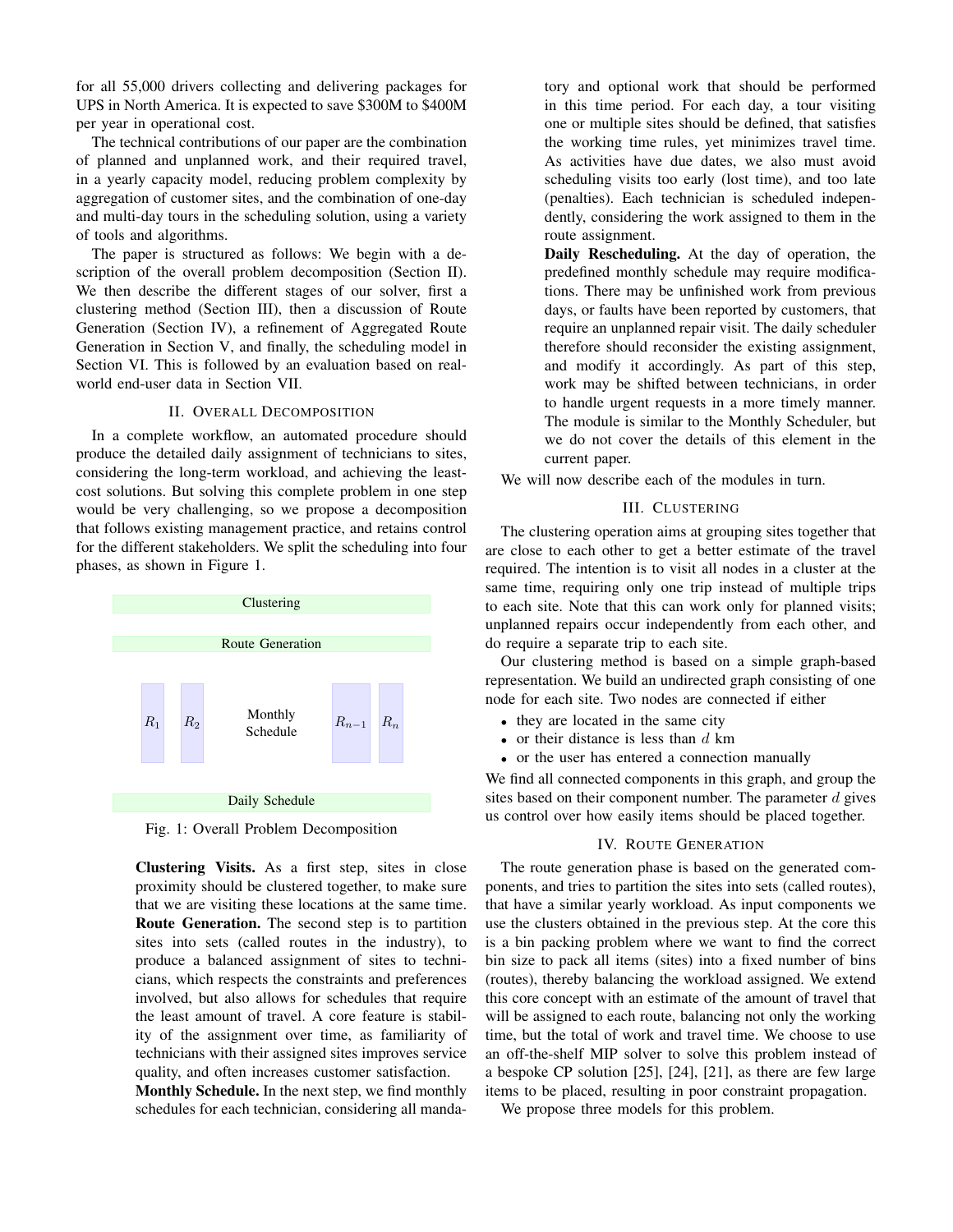- The core model (described in Section IV-A) assigns individual sites to routes, and handles the main constraints and preference requirements.
- The virtual route center model (Section IV-B) also considers the distance between sites in the same route, and tries to find a compromise between balanced workload and small intra-route travel times. We use the concept of a virtual route center to group sites in each route more closely together. This method uses an iterative process that stops when the virtual centers stabilize. In each iteration, a version of the core MIP model is solved. The solution may be only a local minimum, so multiple runs with different starting conditions can be used.
- The aggregated route generation (Section V) first assigns (fractions of) components to each route, allowing a split of large components between multiple routes. Once the best overall split is known, it then assigns sites in the split components proportionally to all routes involved.

## *A. Core Model*

We consider a problem with a set of sites  $B$ , which should be assigned to routes  $R$  from a set of depots  $D$ . The set of components  $C$  forms a partition of  $B$ . Lower case symbols  $b, c, d, r$  denote members of these sets. In addition, we use the following constants:

- $t_{ab}$  travel time between two locations a and b
- $h_r$  home location for route r
- $l_{b/c/d}$  location of site b, component c, or depot d
- $v_{b/c}$  yearly planned visits to site b or component c;  $v_c =$  $\max_{b \in C} v_b$
- $u_b$  yearly unplanned visits to site b, using a forecast based on historical data
- $n_d$  number of routes allocated to depot d
- $w_{rb}$  yearly work for site b when performed by route r, includes travel time for unplanned, but not for planned visits
- $q_h^{p/u}$ b average time needed on a planned  $(p)$  or unplanned  $(u)$  visit to site  $b$
- $c_b$  component to which site b belongs
- $p_{r/b}$  administrative region to which route r or site b belongs
- $d_{r/b}$  depot to which route r or site b belongs in current assignment
- $m_b$  route to which site b is assigned in current, manual assignment
- $s_{rb}$  true if route r is skilled to perform work in site b

We define the yearly work  $w_{rb}$  for site b assigned to route r as the total of all unplanned visits to the location, considering the working time and an estimate of the travel time, and the work performed in the site during all planned visits.

$$
w_{rb} := v_b q_b^p + u_b (t_{h_r l_b} + q_b^u)
$$
 (1)

Note that this is an approximation, as unplanned trips may start during the day in a location different from the home location.

We allow the following optional settings to enable/disable certain constraints and preferences as follows:

respectProvince. Work in each administrative area should only be assigned to technicians that are registered to work in that administrative area. If this is not enforced, then technicians missing the accreditation must perform the required training/exams, at extra cost.

respectDepot. Work currently assigned to a depot should not be assigned to workers from outside that depot. Any changes in depot assignment need agreements of multiple stakeholders, and are really management decisions. It can be useful to remove this restriction to see if any changes of the assignment would improve other cost factors, and which sites would be reassigned.

**keepAssignment**<sub>b</sub>. Site b should stay with the current assignment  $m_b$ . This may be required by the technician or the owner/operator of the site, and would be considered only for some sites.

enforce Skills. The equipment in site  $b$  requires training that not all technicians may have. When enforcing this constraint, the current training is taken into account; If it is not enforced, the optimal solution may require additional training for some technicians, but may also allow for less travel.

We define a Boolean function infeasible which, based on the options and constant values, decides if site  $b$  can be assigned to route r.

infeasible $(r, b) := p_r \neq p_b \wedge$  respectProvince (2)

 $\forall d_r \neq d_b \land \text{respectDepot}$  (3)

- $∨r ≠ m_b ∧$  keepAssignment<sub>b</sub> (4)
- $\vee \neg s_{rb} \wedge$  enforceSkills (5)

We use three sets of variables in our core model. The Boolean variables  $x_{rb}$  denote if site b is assigned to route r. The Boolean variables  $y_{rc}$  denote if component c is visited by route  $r$ ; there may be multiple routes visiting a component. The non-negative variables  $z_d$  denote an upper bound on the work load of all routes in depot  $d$ . They are used to balance the workload between the routes of each depot.

The objective function (6) of the model consists of three parts. The first is the sum of the upper work load bounds for each depot, used to balance the workloads of the routes in the depot. We weight each term with the number of routes in the depot to give more importance to large depots. The second term considers the travel time used to visit the components for regular (scheduled) service. As we plan to perform all work in a component at the same time, we only have to consider this travel once for the component. The third cost element is the sum of the assigned workload for each route, which consists of the working at the site (both planned and unplanned), and the travel time required for unplanned visits.

Note that all cost terms are expressed as time durations, making them directly comparable.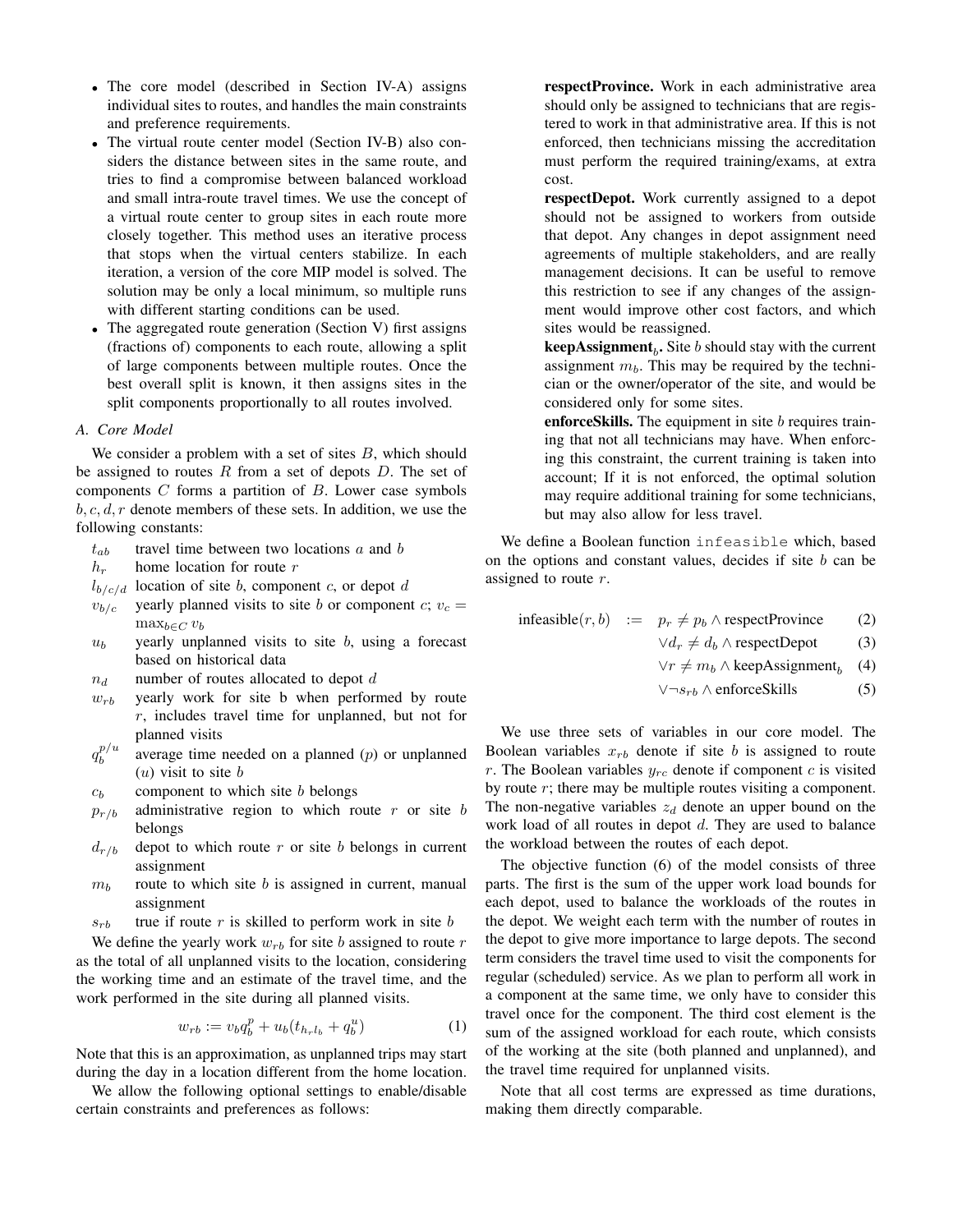$$
\min \sum_{d \in D} z_d n_d + \sum_{r \in R} \sum_{c \in C} y_{rc} t_{h_r l_c} v_c + \sum_{r \in r} \sum_{b \in B} x_{rb} w_{rb} \tag{6}
$$

$$
\forall_{r \in R} \forall_{b \in B} : x_{rb} \in \{0, 1\} \tag{7}
$$

$$
\forall_{r \in R} \forall_{c \in C} : y_{rc} \in \{0, 1\} \tag{8}
$$

$$
\forall_{d \in D} : z_d \ge 0 \tag{9}
$$

$$
\forall_{r \in R} \forall_{b \in B} : x_{rb} = 0 \quad \text{if} \quad \text{infeasible}(r, b) \tag{10}
$$

$$
\forall_{r \in R} \forall_{b \in B} : x_{rb} \leq y_{rc_b} \tag{11}
$$

$$
\forall_{b \in B} : \quad \sum_{r \in R} x_{rb} = 1 \tag{12}
$$

$$
\forall_{r \in R} : \quad \sum_{b \in B} x_{rb} w_{rb} + \sum_{c \in C} y_{rc} t_{h_r l_c} v_c \le z_{d_r} \quad (13)
$$

We cannot assign a site to a route if that assignment is infeasible given the current options (Eq 10). If a site in a component is assigned to a route, the route must visit the component (Eq 11). Each site must be assigned to exactly one route (Eq 12). The work load assigned to each route in a depot is limited by the upper workload bound for the depot (Eq 13).

#### *B. Virtual route centers, minimizing intra route travel*

One of the problems with the basic model is that it does not consider any travel that may be required between sites if the technician travels to multiple locations in the same trip. Trying to express such constraints directly in the model was not successful. Instead, we introduce the concept of a virtual route center and introduce another cost term, the sum of the distances between the virtual route center and all assigned sites. We iteratively update the centers to the average of the assigned sites, and repeat until the virtual centers stabilize. For this we need a virtual center location of route  $r$  at iteration  $k$ , denoted by  $l_r^k$ . Iteration 0 corresponds to an initial assignment, that can be chosen randomly, or can be based on the existing, manual assignment.

The objective function is based on (6), adding a term minimizing the distances from the virtual route centers to the assigned sites.

$$
\min \sum_{d \in D} z_d n_d + \sum_{r \in R} \sum_{c \in C} y_{rc} t_{h_r l_c} v_c + \sum_{r \in R} \sum_{b \in B} (x_{rb} w_{rb} + t_{l_r^k l_b} v_b)
$$
\n(14)

The overall solver is described by the procedure findAssignment in Figure 2, which returns true if a solution is found. The notation  $x^*$  is used to refer to the value of variable  $x$  in the optimal solution of the MIP model. The MIP model itself consists of the objective (14) together with constraints (7) to (13). We determined the values for the parameters *limit=20* and *cutoff=0.05* empirically.

## V. AGGREGATED ROUTE GENERATION

One of the challenges of the model in Section IV-B is that we need to solve a medium-sized MIP problem at each step of multiple runs. In an interactive problem solving setting, the run-time of the solver is no longer acceptable. In order boolean find Assignment () { status := true; k := 0; for (r:R)  $l_r^k := \frac{\sum_{b \in B:m_b=r} l_b}{|\{b \in B:m_b=r\}|}$ ; do {  $k + +$ : status  $&=$  solveMIP(); for (r:R)  $l_r^k := \frac{\sum_{b \in B} x_{rb}^* b_b}{\sum_{b \in B} x_{rb}^*}$ ; % recomputeCenters(k); } while  $(k < \text{limit} \&\& \sum_{r \in R} |l_r^k - l_r^{k-1}| > \text{cutoff});$ return status; }

# Fig. 2: Pseudocode for virtual route center optimization

to reduce the size of the model, we introduce the decomposition shown in Figure 3. We first solve a partial component assignment, where we decide which components are visited by which route, and how much of their workload is performed by each route. If a component is visited only by a single route, then all sites in the component are handled by the route. If the work is split, we need a second stage solver (shown in red in Figure 3) which handles the assignment of individual sites for that component.



Fig. 3: Aggregated Route Generation Model, Overall Design

#### *A. Partial Component Allocation*

The first step of the aggregated solver is the (partial) assignment of components to routes. We cannot simply assign each component to a single route since

- this would reduce flexibility too much and might remove better solutions
- some components are too large to assign to a single route, and must be split.

We need a few more symbols for constants for the partial component assignment as follows:

- $f_c$  smallest fractional assignment of component  $c$
- $w_{c/b}$  yearly workload for site b or component c;  $w_c =$  $\sum_{b\in c} w_b$

We define the workload for a component to be the sum of the workloads of its sites. We redefine the workload of a site as the sum of the planned and unplanned work, plus the unplanned travel (using the depot center as starting point). This slightly redefines the workload from the  $w_{rb}$  definition used in Section IV-A to remove dependency on the assigned route.

$$
w_b := u_b(t_{l_a l_b} + q_b^u) + v_b q_b^p \tag{15}
$$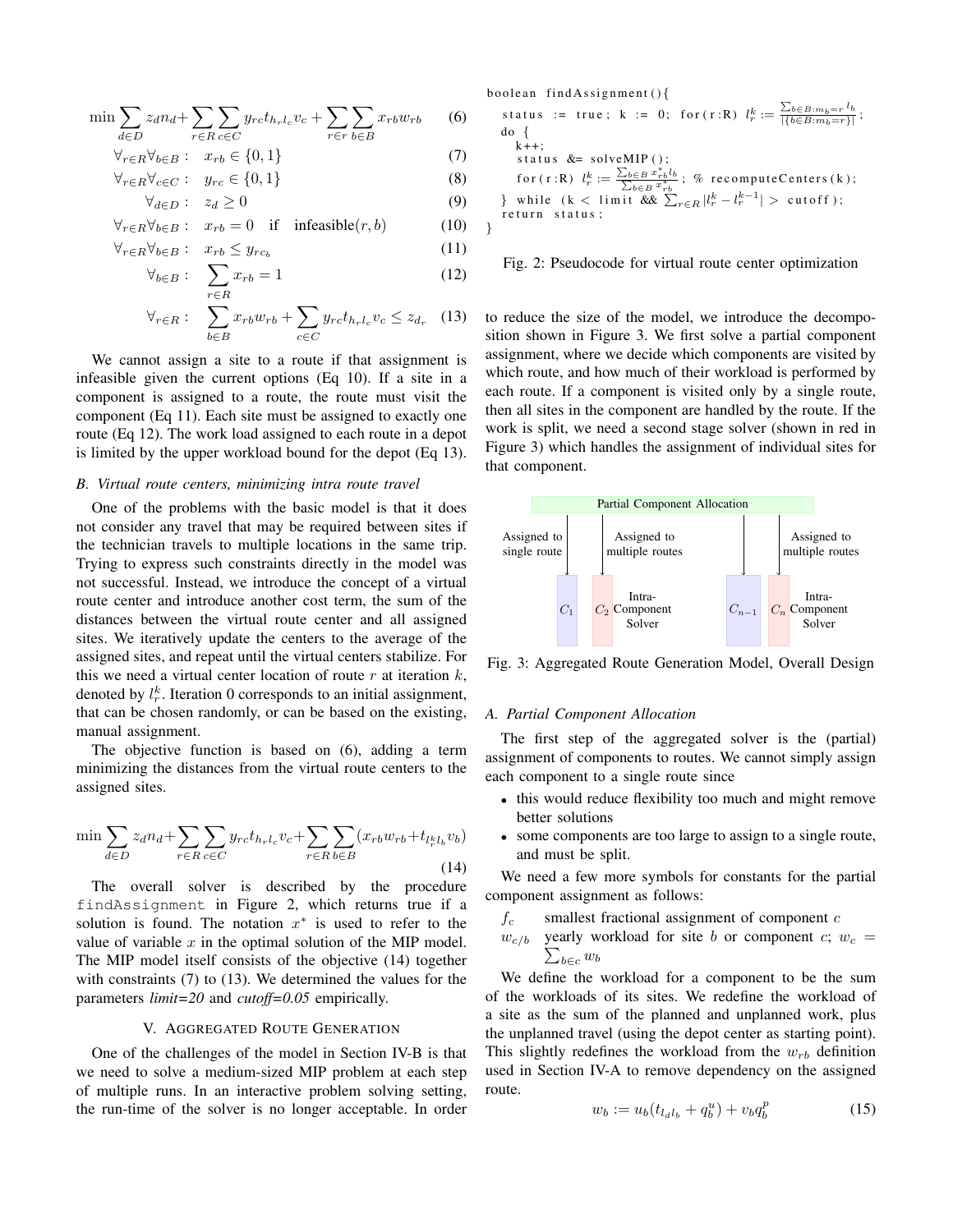If we want to keep some site assigned to a specific route, we have to make sure that the component is assigned to the route. For this we introduce a function assigned:

assigned(*r*, *c*) := 
$$
\exists b \in B
$$
 s.t.  
\n
$$
c_b = c \land m_b = r \land \text{keepAssignment}_b
$$
\n(16)

The overall solver uses virtual route centers, and the overall iterative process defined in Figure 2. We now define the MIP model that is solved at each iteration k.

The objective function in our aggregated model is the sum of the workload bounds for each depot, the assigned work to each route, and the distances from the virtual route centers to the assigned components. The new model is as follows:

$$
\min \sum_{d \in D} z_d n_d + \sum_{r \in R} u_r + \sum_{r \in R} \sum_{c \in C} x_{rc} t_{l_r^k l_c} \tag{17}
$$

$$
\forall_{r \in R} \forall_{c \in C} : x_{rc} \in \{0, 1\} \tag{18}
$$

$$
\forall_{r \in R} \forall_{c \in C} : y_{rc} \in [0, 1] \tag{19}
$$

$$
\forall_{r \in R} : \quad u_r \ge 0 \tag{20}
$$

$$
\forall_{d \in D} : z_d \ge 0 \tag{21}
$$

$$
\forall_{r \in R} \forall_{c \in C} : y_{rc} \le x_{rc}
$$
 (22)

$$
\forall_{r \in R} \forall_{c \in C} : y_{rc} \ge x_{rc} f_c \tag{23}
$$

$$
\forall_{c \in C} : \sum_{r \in R} y_{rc} = 1 \tag{24}
$$

$$
\forall_{r \in R} \forall_{c \in C} : x_{rc} = 1 \quad \text{if} \quad \text{assigned}(r, c) \tag{25}
$$

$$
\forall_{r \in R} : u_r = \sum_{c \in C} x_{rc} v_c t_{h_r l_c} + \sum_{c \in C} y_{rc} w_c \quad (26)
$$

$$
\forall_{r \in R} : \quad u_r \le z_{d_r} \tag{27}
$$

The integer variable  $x_{rc}$  encodes whether or not we visit component  $c$  as part of route  $r$ . We use fractional values  $y_{rc}$  to describe how much of the total work in component  $c$  is assigned to route  $r$ . We then introduce non-negative, continuous variables  $u_r$  to describe the work assigned to route r. The non-negative variable  $z_d$  gives an upper bound on the work load assigned to each route in depot  $d$ . If we assign some work in the component to a route, then we must visit the component. If, on the other hand, we do not visit the component, then the assigned work fraction must be zero (Eq 22). If we visit a component, then we must assign a certain minimum amount of work to the route (Eq 23). The smallest value could, for example, correspond to one site. The work in a component must be split between the assigned routes, so their percentages must add up to one (Eq 24). If we want to pre-assign a site in a component, we also have to pre-assign the component to which it belongs (Eq 25). The work load for a route consists of the regular travel time to visit all assigned components and the proportion of the workload of the visited components (Eq 26). The workload of each route is bounded by the work load limit of the depot (Eq 27). If a component is assigned to a single route, then all sites in that component are automatically assigned to the route.

# *B. Intra-Component Solver*

For each component  $c$  that is split between two or more routes, we have to solve the detailed site assignment inside the component. We introduce the work  $f_r$  that should be given to route  $r$  in component  $c$ , based on the fractional value assigned in the optimal solution to (17), and the total workload of the component:

$$
f_r := y_{rc}^* w_c \tag{28}
$$

The objective is to group sites in the component assigned to the same route together, again using the virtual route centers.

$$
\min \sum_{r \in R} \sum_{b \in B} x_{rb} t_{l_r^k l_b} \tag{29}
$$

$$
\forall_{r \in R} \forall_{b \in c} : x_{rb} \in \{0, 1\} \tag{30}
$$

$$
\forall_{b \in c} : \sum_{r \in R} x_{rb} = 1 \tag{31}
$$

$$
\forall_{r \in R} : f_r(1 - \epsilon) \le \sum_{b \in B} x_{rb} w_b \le f_r(1 + \epsilon) \qquad (32)
$$

$$
\forall_{r \in R} \forall_{b \in c} : x_{rb} = 0 \quad \text{if} \quad \text{infeasible}(r, b) \tag{33}
$$

The decision variables  $x_{rb}$  state whether site b in component  $c$  is handled by route  $r$ . Each site must be assigned to exactly one route (Eq 31). The workload assigned to each route is determined by the fractional values obtained from the optimal solution of the MIP in Section V-A. We allow an  $\epsilon$  variation of the workload to avoid infeasible sub-problems (Eq 32). We restrict the assignment of sites to feasible routes (Eq 33). If no solution can be found, we either have to increase  $\epsilon$  or have to introduce more constraints in the partial assignment model. This MIP is also run inside a virtual route center loop, as defined in Figure 2.

## VI. MONTHLY SCHEDULING

In this part of the problem solving process, we consider all activities that should be performed by one technician within one month. Some of those activities are pre-defined (monthly training sessions, planned holidays), whereas the visits to customer sites can be moved in time. Each planned visit has a due date on which it should ideally be completed. If it is performed earlier, then we lose some efficiency due to a shortened service interval; if the activity is performed after the due date, increasing penalties for non-performance must be paid. We can impose hard time-windows around the due date during which tasks must be performed, at the risk of creating infeasible problems.

The working hours for the technicians usually are office hours, 08:00 to 17:00, with one hour lunch breaks. To visit remote locations, multi-day trips may be required, which incur overnight-stay costs, and additional allowances. If the technician is working in their home location, then travel from their home to the first customer of the day, and travel from the last customer back home is not considered as working time. For multi-day trips, that travel is considered working time.

To solve the monthly scheduling problem, we use a decomposition into two stages. In a first stage, we create feasible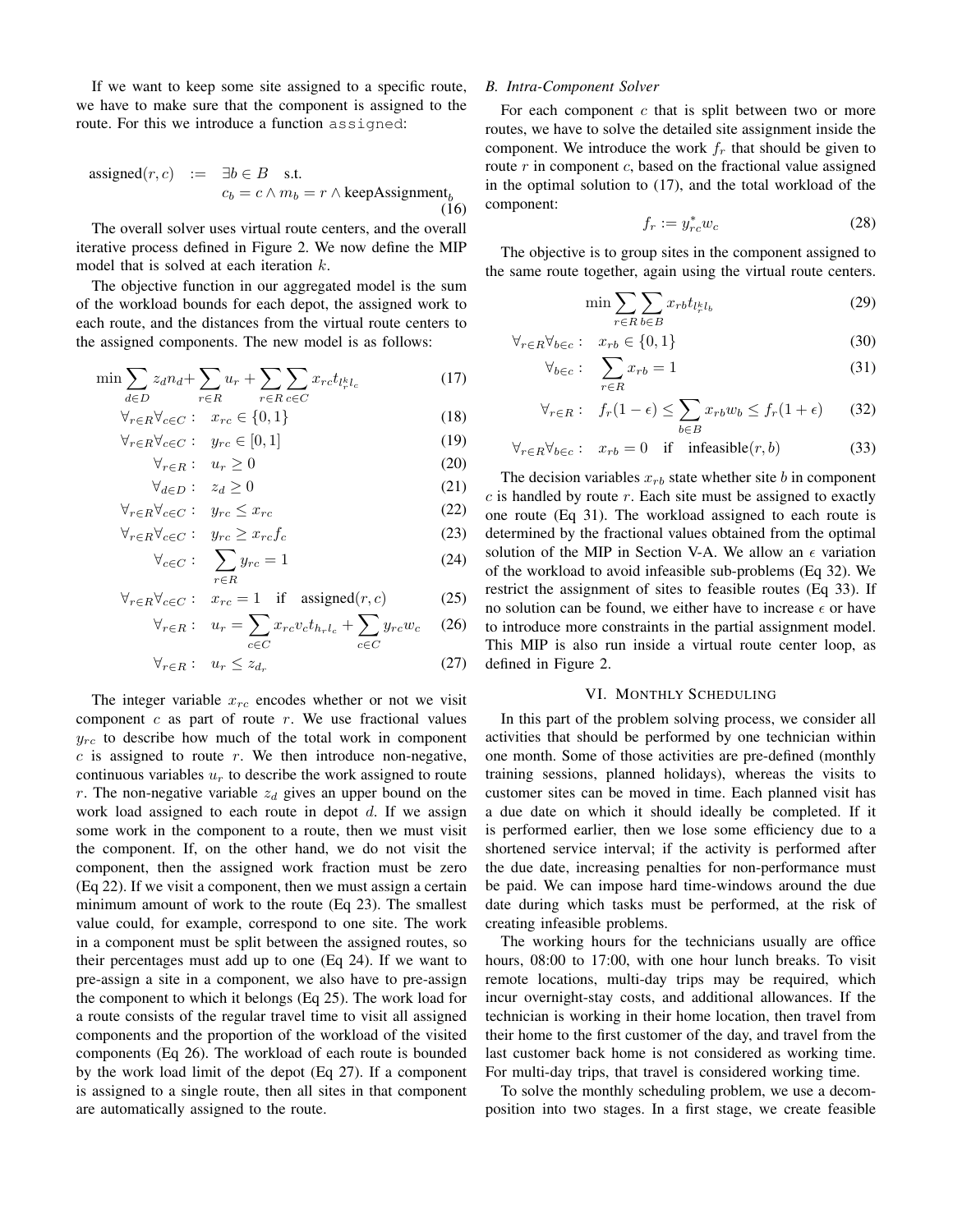configurations, sequences of visits to customers that satisfy the work rules and fill a working day. Ideally, we are able to produce all relevant configurations initially, otherwise a column generation [8] scheme is required, where we add missing configurations during the second stage. Alternatively, we could use a portfolio approach to improve performance of the set partitioning solver [15].

The second stage selects a single configuration for each day, so that the demand is satisfied, and early and late penalties are minimized. This is a version of a set-partitioning problem [10]. This use of configuration generation and set partitioning is well known for vehicle routing, going back at least to [6], [16], [27], we extend it here to also include the temporal, scheduling aspect.

# *A. Configuration Generation*

A configuration is a sequence of activities with their start times, that describes a potential day of work for the technician. We distinguish single-day and multi-day configurations. A single day configuration will be performed within the home town of the technician. Work starts at 08:00 at the first site visited, and ends at the end of work at the last location visited. Travel between site locations counts as working time; traveling from and to home is not included.

Any trip that covers one or more activities, and allows enough time for travel to fit into the working time would be a valid configuration. We produce a set of possible configurations by dynamic programming [1], starting with configurations consisting of single activities, and travel tasks from and to home. Given a configuration, we then try to insert activities into the configuration, replacing one travel task with travel to the location of the inserted activity, then performing the added activity, and finally the travel to continue the trip. We only have to allow one insertion, for which we minimize the resulting travel time. We stop the process when we can no longer add new activities without exceeding the working time. We can reject many configurations that, for example, visit some component multiple times, or do not contain enough work.

To further improve quality, we can re-optimize the configuration after each step by solving a small traveling salesman problem, possibly re-ordering the activities to reduce total travel time. At the moment this step is skipped to enhance interactive performance.

#### *B. Configuration Selection*

We use the set of all activities A, the set of generated configurations  $C$ , and the set of days  $D$  in the planning period. We also use a set  $E$  of excluded days, where the person is assigned to other activities (training, holidays), and cannot be scheduled. This might also include the first days of the current scheduling period, if the technician finishes a multi-day trip started in the previous planning period.

We require the following constants:

 $p_{ca}$  Boolean which states if configuration c contains activity a

- $n_a$  cost of not performing operation a in the planning period
- $q_{cd}$  cost of running configuration c on day d
- $m_c$  duration (in days) of configuration c, used to handle multi-day trips

$$
\min \sum_{c \in C} \sum_{d \in D} v_{cd} q_{cd} + \sum_{a \in A} u_a n_a \tag{34}
$$

$$
\forall_{c \in C} \forall_{d \in D} : v_{cd} \in \{0, 1\} \tag{35}
$$

$$
\forall_{a \in A} : u_a \in \{0, 1\}
$$
 (36)  

$$
\forall_{a \in A} : \sum_{a \in C^{1-a}} \sum_{d \in D} v_{cd} + u_a = 1
$$
 (37)

$$
\forall_{d \in D} : \sum_{c \in C}^{c \in C} \sum_{\substack{d' \in D \\ d' \le d}}^{c \in C} v_{cd'} \le 1 \tag{38}
$$

$$
\forall_{c \in C} : \sum_{d \in D}^{d - d' < m_c} v_{cd} \le 1 \tag{39}
$$

$$
\forall_{d \in E} \forall_{c \in C} \forall \quad d' \in D \quad : \quad v_{cd'} = 0 \tag{40}
$$
\n
$$
\forall_{d \in E} \forall_{c \in C} \forall \quad d' \leq d
$$

We use Boolean decision variables  $v_{cd}$  to state that we schedule (or start, for multi-day trips) configuration  $c$  on day d. We may not be able to handle all activities in the given time period. Instead of just reporting an infeasible problem, we use Boolean variables  $u_a$  to postpone activities until the next time period. The objective (34) is to find the best selection of configurations to run on each day, so that their cost (earliness and lateness), together with the penalties for non-performed activities, is minimized. Each activity must be either performed once in one configuration on one day, or must be postponed until after the current planning period (Eq 37). Finally, we state that on each day  $d$  we can run at most one configuration, allowing for a case with so little work that we can have a free day as well. To handle multi-day configurations, we consider all starting days  $d'$  for a configuration  $c$  so that the configuration is still running on day  $d$  (Eq 38). We also state that each configuration can be used at most once (Eq 39). For all excluded days in set  $E$ , we cannot be running any configurations, including multi-day trips starting earlier, but not finished yet on day  $d$  (Eq 40).

## VII. EXPERIMENTS

For the experiments we use a real-world data-set provided by an end-user, which includes 5 depots in 3 administrative regions, handling 18 routes for 1,252 customer sites. Over the one year planning horizon, we have to consider 79,454 activities for assignment and scheduling. All experiments were run on a 2.9GHz Intel i7 laptop with 64Gb of memory, using Cplex 12.63 as the MIP solver.

Figure 4(a) shows the number of clusters found as a function of the distance  $d$  between neighbors selected. As  $d$ increases, the number of clusters decreases rapidly. Enforcing the clustering together for sites in the same city (dotted) only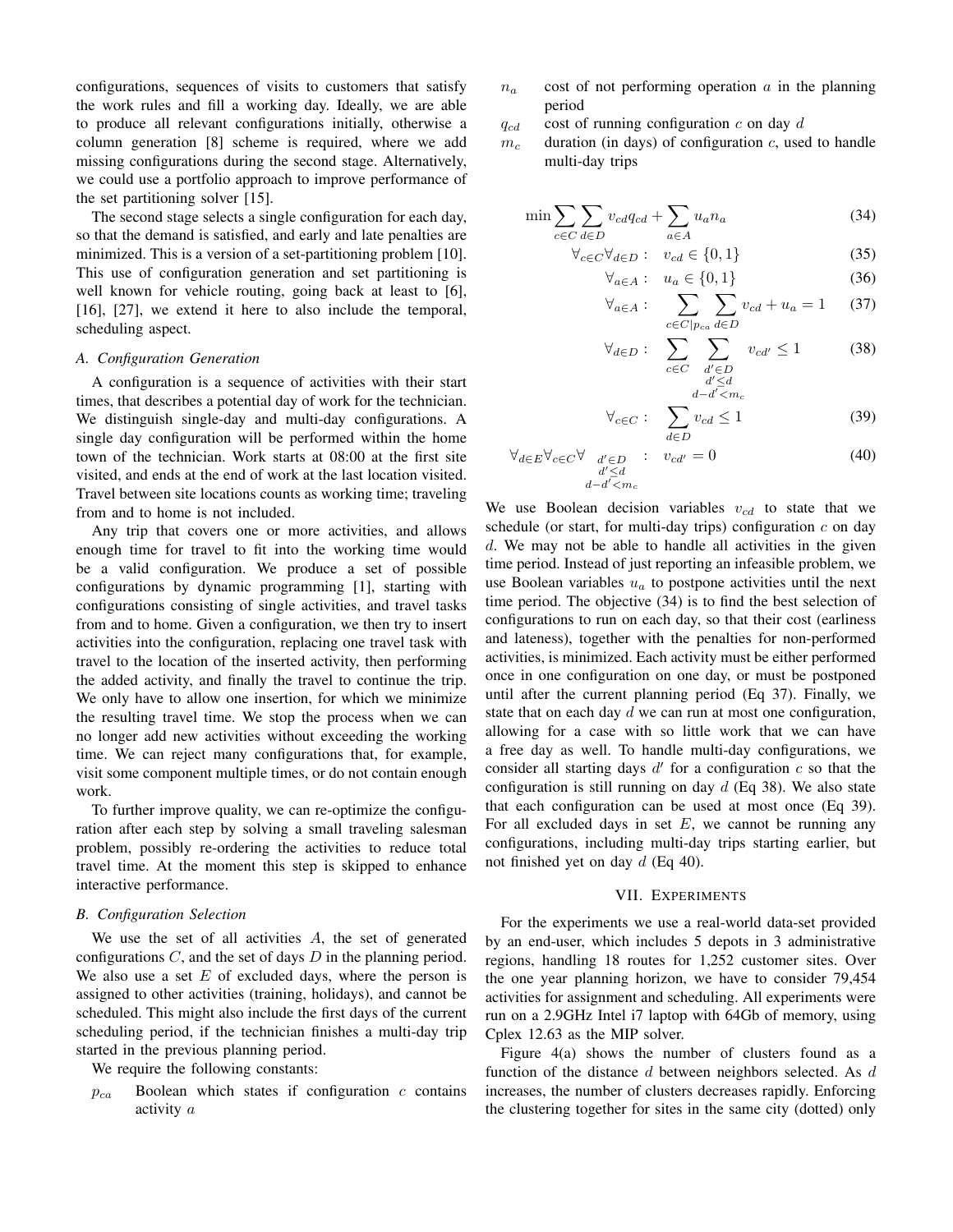

(b) Fraction of Misclustered Pairs

Fig. 4: Connected Component Based Clustering: Impact of Parameter d

has an impact for small values of  $d < 10km$ . We use a value of  $d = 20km$  to generate close to 100 clusters in our experiments.

In the connected component based clustering, some sites may be in the same component, even though their distance is greater than distance limit  $d$ , as they are connected through a chain of other sites, each at a distance of less than  $d$ . Figure 4(b) considers the fraction of all pairs of sites that are in the same cluster, but whose distance is greater than  $d$ . We see that there is a local minimum for  $d = 18km$ , where less than 6% of clustered pairs exceed the distance limit. This further justifies our choice of  $d = 20km$  in our experiments.

Table I compares the three models presented in Sections IV and V on the same problem instance. We report the amount of work scheduled, the total travel time estimated, the standard deviation of the total time allocated to each route, the average time of a trip within a route, the number of iterations of the model run, and the total run-time, marking with TO when a timeout of 300 seconds was limiting the search. All three models allocate the fixed work in all customer sites, while the travel time and the balance between the route workloads is quite similar. As the core model ignores the travel within each route, its average trip duration is more than twice the value of the moving route center model. The average trip duration of the aggregated model is slightly worse than for the moving



Fig. 5: Impact of Clustering Distance (X-axis) on Results of the Aggregated Route Generation Algorithm

route centers due to the independent execution of the intracomponent models, but the aggregated model converges much more rapidly, while solving each sub-problem to optimality.

TABLE I: Comparison of Models

| Model         | Total Work<br>(min) | <b>Total Travel</b><br>(min) | Route Std Dev<br>(min) | Av Trip<br>(min) | <b>Iterations</b> | Run-Time<br>(s) |
|---------------|---------------------|------------------------------|------------------------|------------------|-------------------|-----------------|
| Core          | 1.647.834           | 499,799                      | 5.381.56               | 242.04           | -                 | TO 301.85       |
| Moving Center | 1.647.834           | 500,219                      | 6.073.00               | 110.17           |                   | TO 359.92       |
| Aggregated    | 1.647.834           | 497.123                      | 5.629.13               | 136.21           |                   | 6.09            |

Figure 5 considers the impact of varying the clustering distance between 1 and 30km on the aggregated route generation algorithm, (a) shows the run-time, (b) shows solution quality. We again distinguish the case where we also automatically cluster cities (shown in blue, with  $x$  markers) or where we only use the distance to clustering locations (red, with  $+$  markers). We see that both run time and solution quality vary only very little with the choice of parameter, with the exception of values smaller than 5km, where, without clustering cities, many small clusters lead to larger problems to solve, while over-estimating the travel times. Similar results are obtained when using other clustering methods.

We evaluated the Schedule Model with the results of the Aggregated Route Generation model, by varying the time window in which a task can be scheduled before and after its due-date. As the time window increases, more and more tasks must be considered together in a configuration, therefore the number of configurations increases rapidly with the parameter value. Table II shows results for different time window sizes. We list the run-time (in seconds), the value of the objective function, the distance traveled for all routes, and the number of configurations generated.